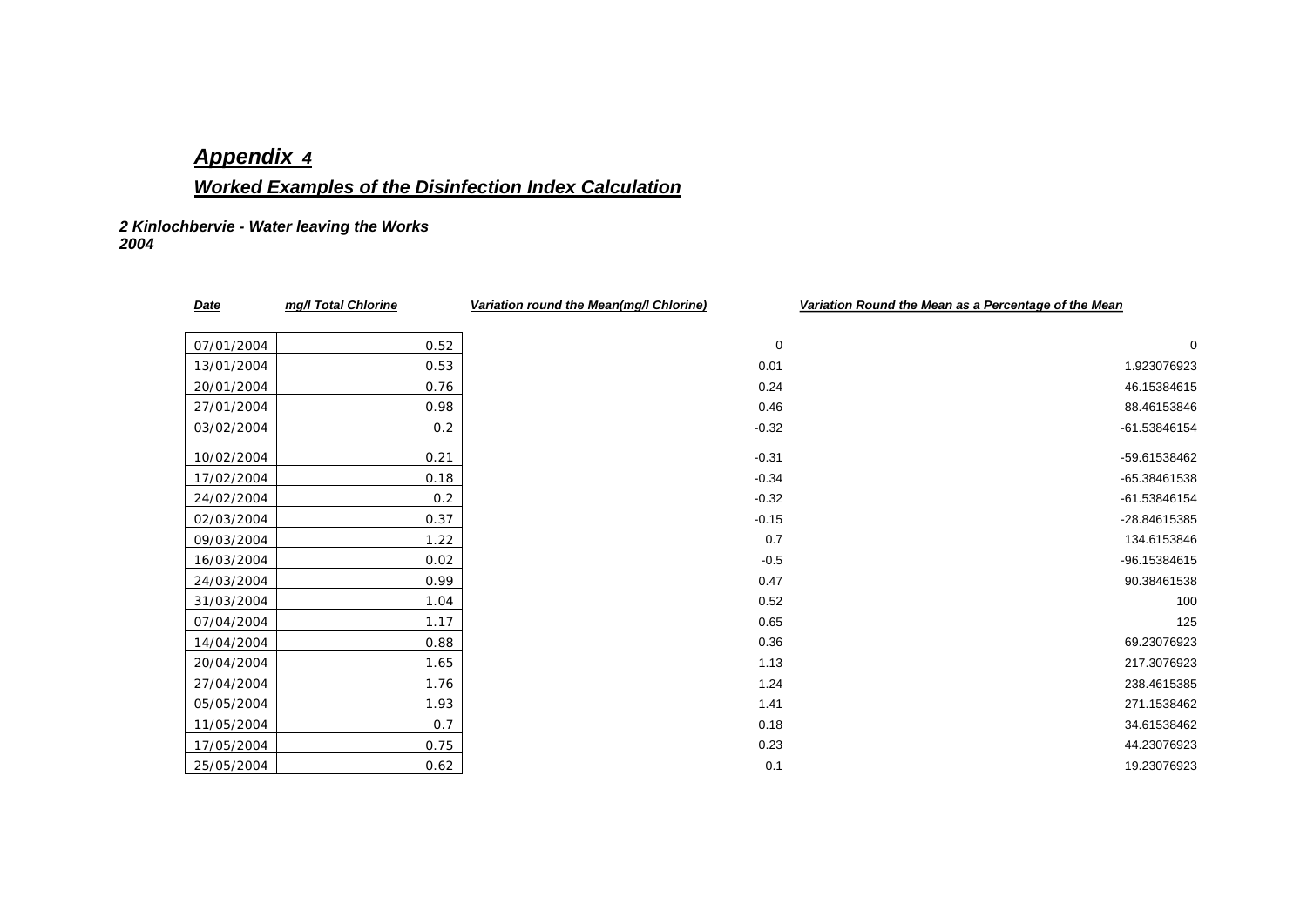| 01/06/2004 | 0.67 |
|------------|------|
| 08/06/2004 | 0.64 |
| 15/06/2004 | 0.29 |
| 22/06/2004 | 0.14 |
| 29/06/2004 | 0.1  |
| 06/07/2004 | 0.11 |
| 13/07/2004 | 0.13 |
| 20/07/2004 | 0.16 |
| 27/07/2004 | 0.13 |
| 03/08/2004 | 0.86 |
| 10/08/2004 | 0.03 |
| 18/08/2004 | 0.09 |
| 24/08/2004 | 0.08 |
| 31/08/2004 | 0.07 |
| 07/09/2004 | 0.04 |
| 14/09/2004 | 0.1  |
| 21/09/2004 | 0.1  |
| 28/09/2004 | 0.1  |
| 05/10/2004 | 0.1  |
| 12/10/2004 | 0.12 |
| 19/10/2004 | 0.1  |
| 26/10/2004 | 0.11 |
| 02/11/2004 | 0.08 |
| 09/11/2004 | 1.06 |
| 16/11/2004 | 0.11 |
| 23/11/2004 | 0.19 |
| 30/11/2004 | 0.16 |
| 07/12/2004 | 0.2  |
| 14/12/2004 | 1.33 |
| 21/12/2004 | 1.39 |
| 30/12/2004 | 1.46 |

| 28.84615385  | 0.15    | 0.67 | 01/06/2004 |
|--------------|---------|------|------------|
| 23.07692308  | 0.12    | 0.64 | 08/06/2004 |
| -44.23076923 | $-0.23$ | 0.29 | 15/06/2004 |
| -73.07692308 | $-0.38$ | 0.14 | 22/06/2004 |
| -80.76923077 | $-0.42$ | 0.1  | 29/06/2004 |
| -78.84615385 | $-0.41$ | 0.11 | 06/07/2004 |
| $-75$        | $-0.39$ | 0.13 | 13/07/2004 |
| -69.23076923 | $-0.36$ | 0.16 | 20/07/2004 |
| $-75$        | $-0.39$ | 0.13 | 27/07/2004 |
| 65.38461538  | 0.34    | 0.86 | 03/08/2004 |
| -94.23076923 | $-0.49$ | 0.03 | 10/08/2004 |
| -82.69230769 | $-0.43$ | 0.09 | 18/08/2004 |
| -84.61538462 | $-0.44$ | 0.08 | 24/08/2004 |
| -86.53846154 | $-0.45$ | 0.07 | 31/08/2004 |
| -92.30769231 | $-0.48$ | 0.04 | 07/09/2004 |
| -80.76923077 | $-0.42$ | 0.1  | 14/09/2004 |
| -80.76923077 | $-0.42$ | 0.1  | 21/09/2004 |
| -80.76923077 | $-0.42$ | 0.1  | 28/09/2004 |
| -80.76923077 | $-0.42$ | 0.1  | 05/10/2004 |
| -76.92307692 | $-0.4$  | 0.12 | 12/10/2004 |
| -80.76923077 | $-0.42$ | 0.1  | 19/10/2004 |
| -78.84615385 | $-0.41$ | 0.11 | 26/10/2004 |
| -84.61538462 | $-0.44$ | 0.08 | 02/11/2004 |
| 103.8461538  | 0.54    | 1.06 | 09/11/2004 |
| -78.84615385 | $-0.41$ | 0.11 | 16/11/2004 |
| -63.46153846 | $-0.33$ | 0.19 | 23/11/2004 |
| -69.23076923 | $-0.36$ | 0.16 | 30/11/2004 |
| -61.53846154 | $-0.32$ | 0.2  | 07/12/2004 |
| 155.7692308  | 0.81    | 1.33 | 14/12/2004 |
| 167.3076923  | 0.87    | 1.39 | 21/12/2004 |
| 180.7692308  | 0.94    | 1.46 | 30/12/2004 |
|              |         |      |            |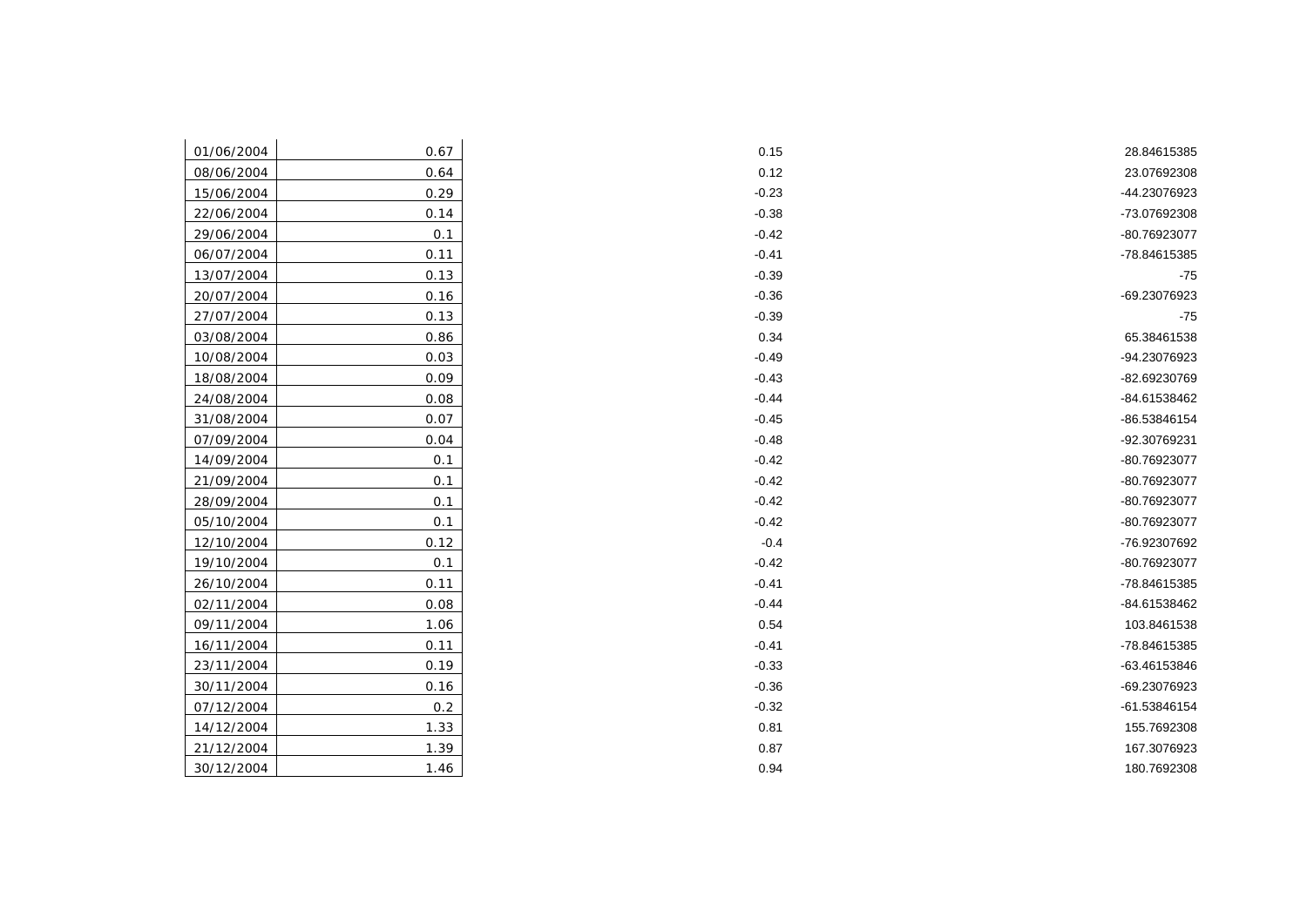Mean 0.517884615

## *Worked Examples of the Disinfection Index Calculation*

## *2 Kinlochbervie - Water leaving the Works 2004*

## *Percentage Variation in Descending Order*

| 271.1538462                                                  |                                     |         |              |
|--------------------------------------------------------------|-------------------------------------|---------|--------------|
| 238.4615385<br>Number of Results within +/- 10 % of the Mean |                                     |         | $\mathbf{2}$ |
| Number of Results within +/- 25 % of the Mean<br>217.3076923 |                                     |         | 4            |
| Number of Results within +/- 50 % of the Mean<br>180.7692308 |                                     |         | 10           |
| 167.3076923                                                  | <b>Total Number of Samples</b>      |         | 52           |
| 155.7692308                                                  |                                     |         |              |
| 134.6153846                                                  |                                     |         |              |
| 125<br>As a Percentage of the Total Number of Samples        |                                     |         |              |
| 103.8461538                                                  |                                     |         |              |
| 100                                                          |                                     |         |              |
| 90.38461538                                                  | Results within +/- 10 % of the Mean | 3.846%  |              |
| 88.46153846                                                  | Results within +/- 25 % of the Mean | 7.692%  |              |
| 69.23076923                                                  | Results within +/- 50 % of the Mean | 19.230% |              |
| 65.38461538                                                  |                                     |         |              |
| 46.15384615                                                  |                                     |         |              |
| 44.23076923                                                  |                                     |         |              |
| 34.61538462                                                  |                                     |         |              |
| 28.84615385                                                  |                                     |         |              |
| 23.07692308                                                  |                                     |         |              |
| 19.23076923                                                  |                                     |         |              |
| 1.923076923                                                  |                                     |         |              |
| 0                                                            |                                     |         |              |